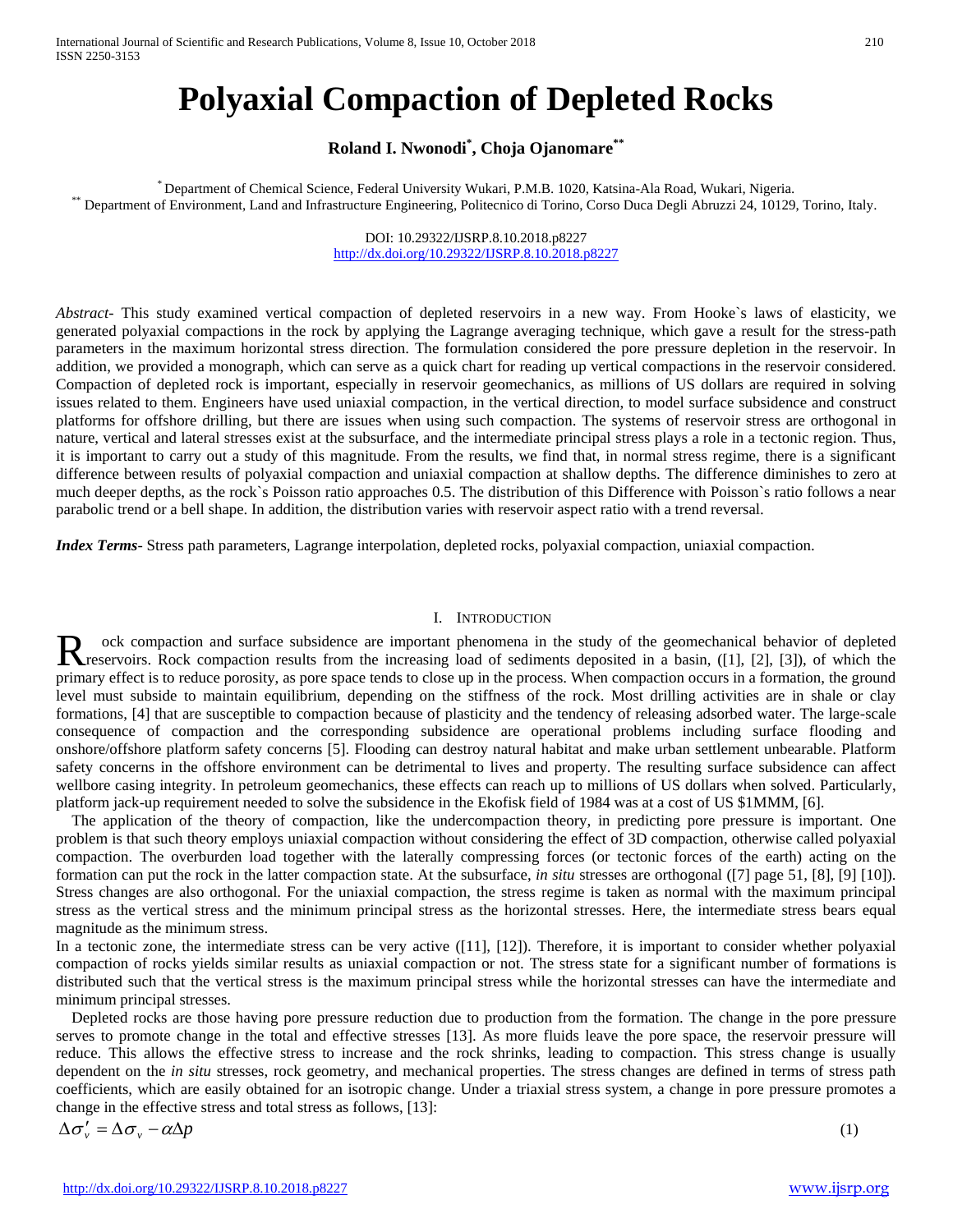$$
\Delta \sigma'_h = \Delta \sigma_h - \alpha \Delta p \tag{2}
$$

Where  $\Delta \sigma'_v$  = change in effective vertical stress,  $\Delta \sigma_v$  = change in total vertical stress,  $\Delta p$  = change in pore pressure,  $\alpha$  = Biot`s coefficient,  $\Delta \sigma'_{h}$  = change in effective horizontal stress, and  $\Delta \sigma_{h}$  = change in horizontal stress.

The three stress path parameters, for triaxial stresses, introduced to define the stress changes are the following expressions [5]:

$$
\gamma_{\nu} = \frac{\Delta \sigma_{\nu}}{\Delta p} \tag{3}
$$

$$
\gamma_h = \frac{\Delta \sigma_h}{\Delta p}
$$
\n
$$
k = \frac{\Delta \sigma_h'}{p} \tag{4}
$$

$$
k = \frac{\Delta \sigma_h}{\Delta \sigma_v'}
$$
 (5)

Where  $\gamma_v$  = vertical stress path parameter, called the stress arching,  $\gamma_h$  = horizontal stress path parameter,  $k$  = deviator parameter.

In eq. (3) to eq. (5), the intermediate stress does not play any part, as the horizontal stresses are equal. This is not always the case for a 3D formation, where the horizontal stresses are unequal. Thus, it is important to introduce the intermediate stress path parameter to account for polyaxial compaction in a formation. During loading, part of the overburden stress transmits to the sides of the formation, a phenomenon that is known as stress arching ([14], [15]). Depleted reservoirs are good candidates for wellbore stability analysis and can serve as sites for  $CO_2$  sequestration and infill drilling [5]. The reduction in pore pressure leads to a reduction in horizontal stresses, which implies a reduction in the fracture gradient. Wellbore collapse and/or wellbore fracture ensue in such a well. From stress evolution studies, pore-collapse prediction, reactivation of faults and bedding parallel slip prediction are possible, [16].

The aim of this study is to develop a model for reservoir compaction from the theory of polyaxial stress state, useable in geomechanical studies. The objectives of the study are to devise a scheme for obtaining the intermediate stress path parameter, then to estimate the vertical compaction of reservoir rocks in terms of pore pressure depletion and to consider the variance between uniaxial and polyaxial compactions. In addition, the authors strive to produce a monograph for quick read-up of vertical compaction in a depleted reservoir.

#### II. LITERATURE

Rock compaction can be plastic or elastic Rock compaction can be plastic or elastic, ([2], [3]), the former entails the squeezing of minerals such as shale and clays into pore spaces as reservoir pressure increases and pore fluids flow out [1]. When rocks compact this way, they do not return to their initial volume upon removal of the load. For elastic compaction, the rock can return to almost its initial volume upon removal of the load. This depends on hysteresis. Reservoir compaction can be modeled using 3D or 1D analytical solution, depending on the complexity of the reservoir [17]. From the 1D analysis, critical parameters are understood and the importance of 3D modeling becomes obvious. More importantly, poor estimation of rock compaction can lead to the wrong estimation of reserves [18]. The method used in obtaining reservoir compaction is to determine earth deformations from the constitutive strainstress equations of the poroelastic material. Then, the uniaxial compaction is obtained from the vertical strain. The pre-requisite for the estimation is the knowledge of the stress evolution in the formation ([5]; [19]; [13]).

Fjær *et al* [5] developed a model for uniaxial compaction using Hooke's law. They gave the model in terms of depletion in reservoir pressure. Linear poroelastic theory in a homogeneous reservoir formed the basis of the study. The rock properties used for the study were isotropic, but most sedimentary rocks have large-scale anisotropy. The elastic modulus of anisotropic rocks varies from one direction to the other. This intrinsic or induced anisotropy, when not included in the analysis, can yield errors. The mathematical expressions for the changes in effective stress obtained are the following:

$$
E\varepsilon_h = \Delta \sigma_h - \nu \left(\Delta \sigma_H + \Delta \sigma_v\right) \tag{6}
$$

$$
E\varepsilon_{H} = \Delta \sigma_{H} - \nu (\Delta \sigma_{h} + \Delta \sigma_{v})
$$
  
\n
$$
E\varepsilon_{v} = \Delta \sigma_{v} - \nu (\Delta \sigma_{H} + \Delta \sigma_{h})
$$
\n(3)

Where  $E$  = average elastic modulus,  $\varepsilon_h$  = strain in the minimum stress direction,  $\varepsilon_H$  = strain in the intermediate stress direction,  $\varepsilon$ <sub>*v*</sub> = strain in the maximum stress direction,  $\Delta \sigma$ <sub>*h*</sub> = stress change in the minimum effective stress direction,  $\Delta \sigma$ <sub>*H*</sub> = stress change in the intermediate effective stress direction,  $\Delta \sigma_y$  = stress change in the maximum effective stress direction, and  $v =$  Poisson`s ratio. From eq. (6), eq. (7) and eq. (8), rocks with anisotropic elastic constants may not be solvable. It is important to develop models that are robust enough to incorporate anisotropy in elastic moduli. The result for the vertical compaction is the following model for strain [5], obtainable from eq. (8):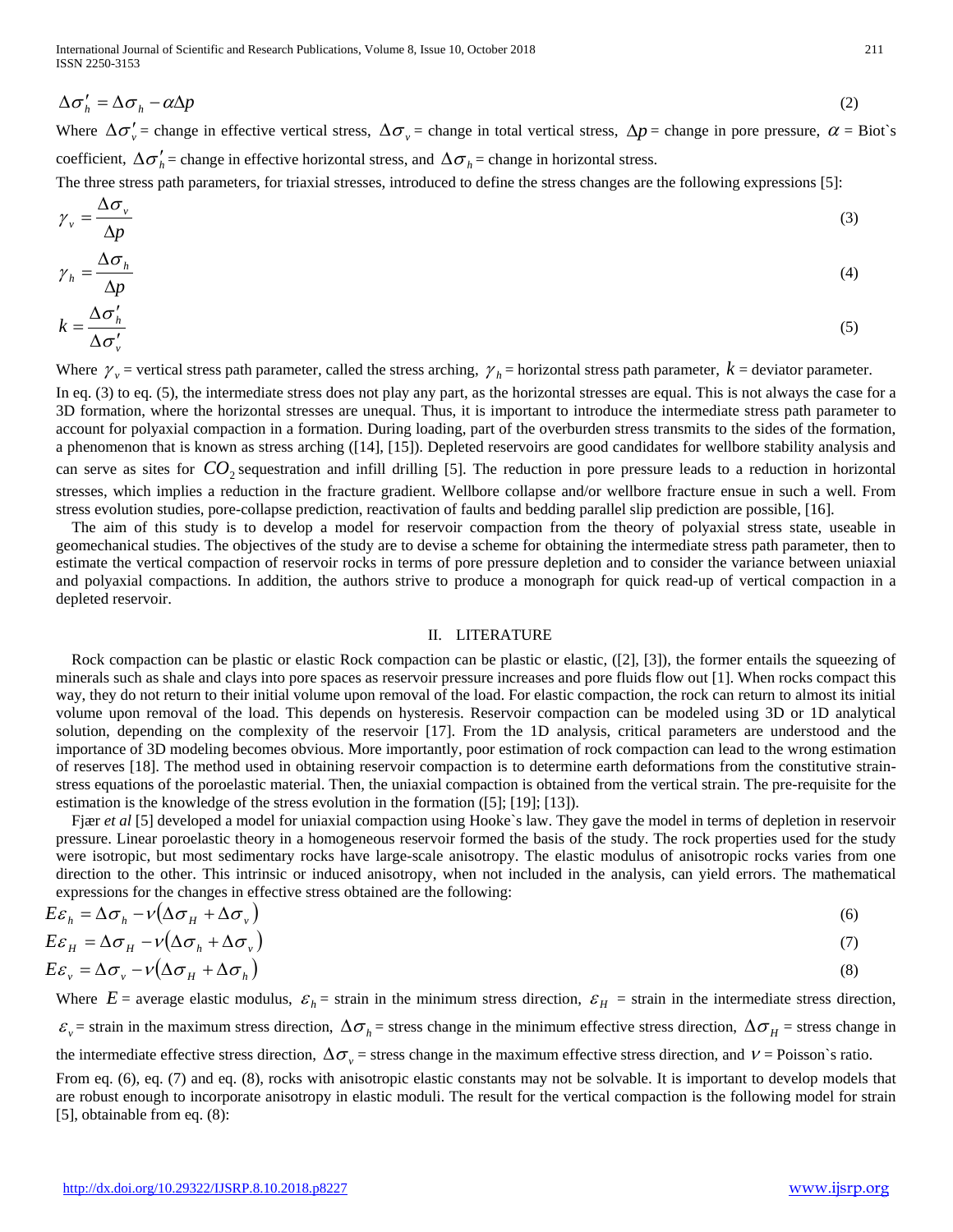International Journal of Scientific and Research Publications, Volume 8, Issue 10, October 2018 212 ISSN 2250-3153

$$
\varepsilon_{\nu} = -\frac{\Delta h}{h} \tag{9}
$$

Where *h* = reservoir thickness and  $\Delta h$  = vertical compaction of the rock.

Upon the assumption of no lateral compactions, [5] gave an expression for reservoir compaction as the following:

$$
\frac{\Delta h}{h} = \left(\frac{1 - \nu - 2\nu^2}{1 - \nu}\right) \frac{\alpha \Delta P_p}{E}
$$
\n(10)

Where  $\Delta P_p$  = pore pressure depletion and  $\alpha$  = Biot`s coefficient, taken as unity in this study. The limitation of using uniaxial

compaction in geomechanics is that when the theory deviates from reservoir condition, the results are not representative of *in situ* mechanical behavior. Teufel *et al.* [19] analyzed compaction and subsidence in the Ekofisk reservoir and showed the importance of stress-path analysis. Their study showed that for measurements during pore pressure depletion, the increase in effective horizontal stress was lower than that obtained from the laboratory. Hettema *et al.* [20] did an extensive study on the stress path coefficient for stress changes during pore pressure depletion. Rotational symmetry in the horizontal plane is the assumption used in obtaining the parameters for analyzing uniaxial compaction [5]. This will not yield a good result when we analyze polyaxial stresses, with different horizontal stresses. In an experiment designed to deform samples of rocks, constrained by uniaxial stresses up to 30kN in magnitude, [21] observed widespread small-scale fractures in the more porous rocks. These fractures are indicative of the movement of *in situ* stresses in three dimensions and not just in one direction. The presence of faults and fractures, at large scale, result from stress differentials among the *in-situ* stresses. It is, therefore, better to consider compactions in 3D. Rock compaction is stress-path dependent, ([22], [5], [13]), thus we may expect variations in results when *in situ* stresses are polyaxial. Moreover, we can use these stress-path parameters to obtain vertical compaction from the polyaxial stress system.

Expressions for the stress path parameters can be obtained using the [23] model, which relates the aspect ratio (ratio of thickness to length of the reservoir) with the coefficients. However, a more simplified set of expressions is the [24] model for flat reservoirs, which are given as follows:

$$
\gamma_{\nu} = \frac{(1 - 2\mu)\alpha}{(1 - \mu)} \frac{\pi}{2} e \tag{11}
$$

$$
\gamma_h = \frac{(1 - 2\mu)\alpha}{(1 - \mu)} \left(1 - \frac{\pi}{4}e\right)
$$
\n(12)

Where  $e =$  aspect ratio,  $\alpha =$  Biot's coefficient,  $\mu =$  Poisson's ratio. With eq. (11) and eq. (12), the stress path parameters are now with respect to the geometry of the reservoir, thus variations in reservoir dimensions can be observed. These stress paths are for total stresses in the formation. More useful to the current study is the effective stress path parameters, which can be written as follows [5]:  $\gamma' = \gamma - \alpha$  (13)

Where  $\gamma'$  = the effective stress path parameter in the direction considered,  $\gamma$  = total stress path parameter in the direction considered, and  $\alpha$  = Biot's coefficient. With eq. (13), the expressions for the effective stress paths in the orthogonal directions can be presented, but the stress path parameter in the intermediate direction is a requirement. An important technique of obtaining intermediate property of a system is by the use of averaging/interpolation technique. The Lagrange averaging [25] of the stress path coefficients in the maximum and minimum stress directions can yield a result for that in the intermediate stress direction. We can do this since both the *in situ* stresses and their changes are orthogonal. Stress-path coefficients should be orthogonal, except where there are, for example, equal lateral stresses.

Recently, [26] used geomechanical simulation to study the subsidence and compaction behavior of the Fahlian reservoir of Iran. The available data fed into the simulator included geophysical, geological, reservoir engineering and geomechanical data. They used these data to calculate the magnitude and orientation of the *in situ* stresses, with about a 90% correlation between model and real data. The results showed that reservoir compaction and subsidence were insignificant in the field, at about 29 mm, mainly because of the gas injection scheme used in the formation. Large-scale injection into a formation can reduce the compaction and subsidence significantly because it serves to support the rock strength. Their study showed the importance of accurately developing 3D geomechanical models. The basis for the 3D geomechanical model generated was the building of a 1D model for wells in the field.

## III. METHODOLOGY

From Hooke`s law of elasticity, we obtained the various strains in the minimum, intermediate and maximum stress directions using a computer application. The stress evolutions in the formation were obtained in terms of the effective stress path parameters in the three orthogonal directions such that 3D responses were obtained. In order to obtain the effective stress-path parameter in the intermediate principal stress direction, we used the Lagrange averaging of results between those of the vertical and minimum horizontal stresses. We computed the vertical compaction from eq. (4), and showed the variation between the polyaxial compaction and a uniaxial one as obtained by [5].

**Fig.** 1 shows the physical model for the study, which is a rectangular geometry that comprises vertical and lateral stresses. There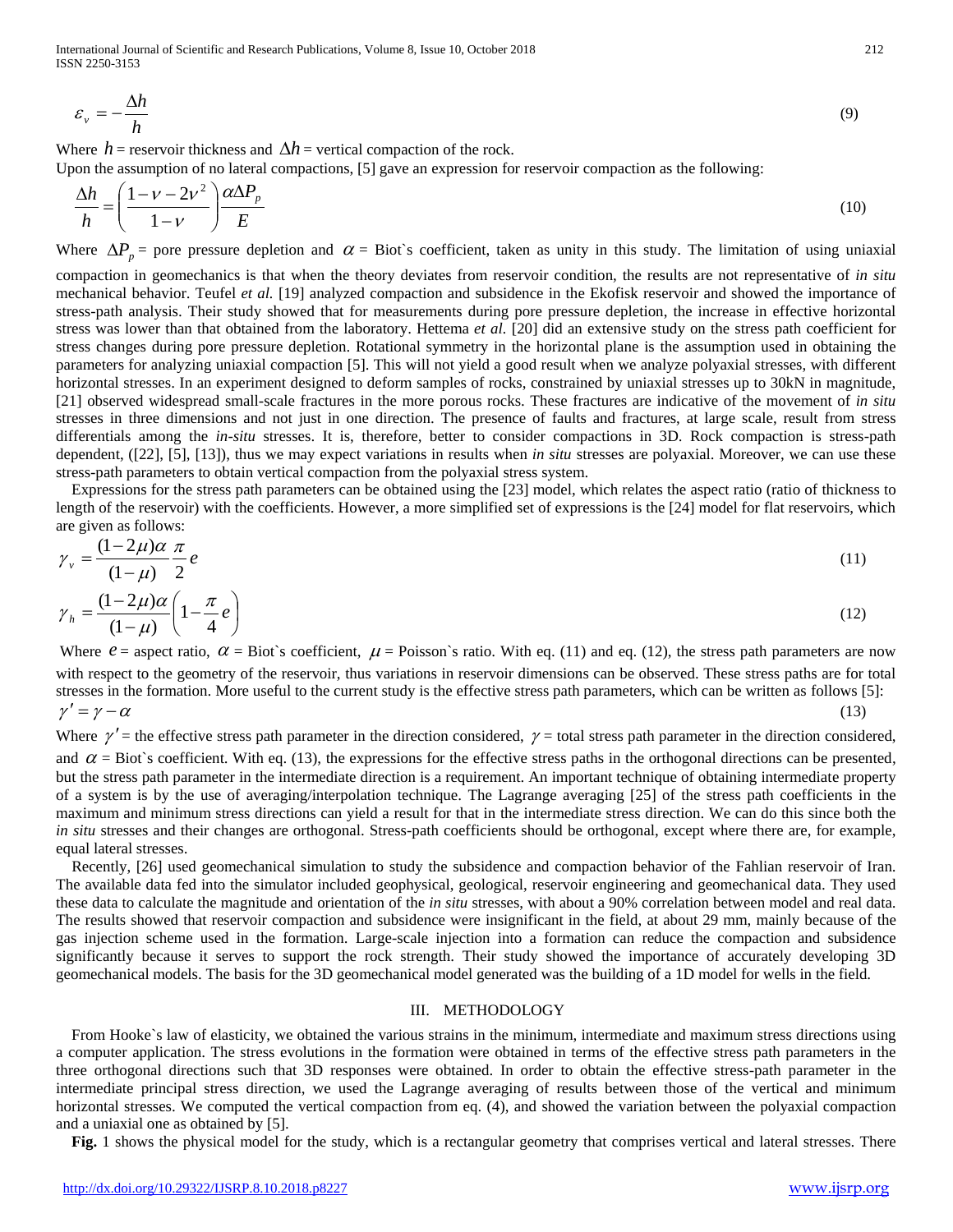was no assumption of zero lateral strains in this study, which is the convention used in the 1D analysis. This is a true representative of polyaxial stress systems.



Fig. 1- physical model of stresses on the rock

In order to incorporate the possibility of modeling the effect of anisotropy, a new set of equations for the Hooke`s law are posed as follows:

$$
E_h \varepsilon_h = \Delta \sigma_h - \nu \left( \Delta \sigma_H + \Delta \sigma_v \right) \tag{14}
$$
\n
$$
E_H \varepsilon_H = \Delta \sigma_H - \nu \left( \Delta \sigma_h + \Delta \sigma_v \right) \tag{15}
$$

$$
E_{\nu} \varepsilon_{\nu} = \Delta \sigma_{\nu} - \nu (\Delta \sigma_{H} + \Delta \sigma_{h}) \tag{16}
$$

Where  $E_h$  = elastic modulus in the minimum horizontal stress direction,  $E_H$  = elastic modulus in the maximum horizontal stress direction,  $E_y$  = elastic modulus in the vertical stress direction,  $\varepsilon_h$  = strain in the minimum stress direction,  $\varepsilon_H$  = strain in the intermediate stress direction,  $\varepsilon$ <sub>v</sub> = strain in the maximum stress direction,  $\Delta \sigma$ <sub>h</sub> = stress change in the minimum effective stress direction,  $\Delta \sigma_H$  = stress change in the intermediate effective stress direction,  $\Delta \sigma_y$  = stress change in the maximum effective stress direction, and  $V = \text{Poisson's ratio.}$ 

From eq. (13), the following expressions for the effective stress path parameters are posed:

$$
\gamma_v' = \gamma_v - \alpha \tag{17}
$$
\n
$$
\gamma_v' = \gamma_v - \alpha \tag{18}
$$

$$
\gamma'_h = \gamma_h - \alpha \tag{18}
$$

$$
\gamma_H' = \gamma_H - \alpha \tag{19}
$$

Where the superscript are as defined in eq. (13) and the subscripts v, h, and H represent the vertical, minimum horizontal and maximum horizontal directions respectively. From eq. (3) and eq. (4), the values of the stress path parameter in the vertical stress direction and in the minimum horizontal stress direction relates to the *in situ* stresses linearly. Then, the application of the Lagrange averaging techniques [25], on the *in situ* stresses yields the following expression for the stress path parameter in the maximum horizontal stress direction:

$$
\gamma_H = \gamma_h - (\gamma_h - \gamma_v) \left( \frac{\sigma_h - \sigma_H}{\sigma_h - \sigma_v} \right) \tag{20}
$$

Where  $\gamma_h$  = stress path coefficients in the minimum horizontal stress direction,  $\gamma_H$  = stress path coefficient in the maximum horizontal stress direction,  $\gamma_v$  = stress path coefficient in the vertical stress direction,  $\sigma_h$  = minimum horizontal stress,  $\sigma_H$  = maximum horizontal stress and  $\sigma_v$  = vertical stress.

From eq. (14), eq. (15) and eq. (16), we have the matrix arrangement for the effective compactions in the rock as follows: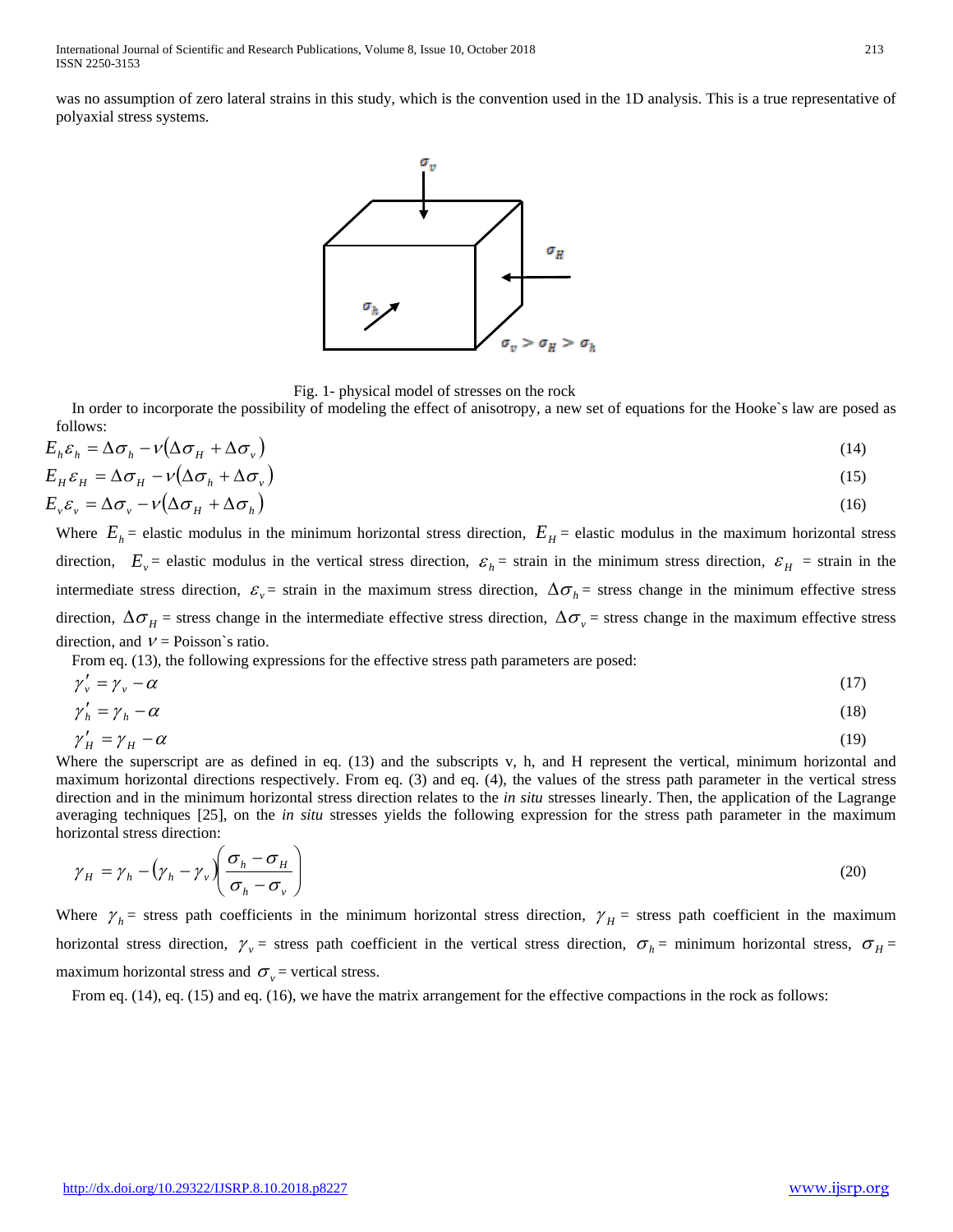International Journal of Scientific and Research Publications, Volume 8, Issue 10, October 2018 214 ISSN 2250-3153

$$
\begin{pmatrix} \varepsilon_h \\ \varepsilon_H \\ \varepsilon_v \end{pmatrix} = \begin{pmatrix} 1 & -\mu & -\mu \\ -\mu & 1 & -\mu \\ -\mu & -\mu & 1 \end{pmatrix} \begin{pmatrix} \gamma'_h \frac{\alpha \Delta p}{E_h} \\ \gamma'_H \frac{\alpha \Delta p}{E_H} \\ \gamma'_v \frac{\alpha \Delta p}{E_v} \end{pmatrix}
$$
(21)

We can, therefore, extract expression for the vertical compaction, as follows:

$$
\Delta h_{\nu} = \left(\frac{\gamma_{\nu}'}{E_{\nu}} - \mu \frac{\gamma_{h}'}{E_{h}} - \mu \frac{\gamma_{H}'}{E_{H}}\right) \alpha \Delta P_{p} h
$$
\n(22)

Eq. (22) can model compaction for rocks with contrasting elastic moduli, but obtaining this information is very difficult in reservoir studies. In order to simplify the analysis, the elastic constant can be taken as uniform, except where such data are measurable.

In order to develop a workflow for obtaining polyaxial compaction in this study, MS excel computer capability was employed. This workflow requires reservoir input data, which are geomechanical and has an allowance for elastic constant anisotropy. Equation (11), (12), and (17)-(20) were combined to obtain the effective stress path parameters, while eq. (21) yielded the result for the vertical strain, from where the compaction was obtained. We also randomly generated a thousand data points in the interval  $0.5 - 1$  to satisfy the condition that  $\gamma_h < \gamma_H < 1$ . In addition, the results of the prediction from the Lagrange interpolation were in agreement with those from randomly generated stress path parameters, hence the results, in **Fig. 5** can serve as a quick read-up chart.

## IV. RESULTS AND DISCUSSION

From eq. (22), we observe a smaller compaction in the reservoir than in a uniaxial model, eq. (10), which is obtainable assuming the stress path parameters are equal in the horizontal directions. With this development, reservoir subsidence for uniaxial compaction would probably yield poor results if polyaxial stress state were present. Reservoir compaction depends on the stress regime in a formation. Under a normal stress regime, the results of polyaxial compaction are significantly different from those of uniaxial compaction. The reason is that the stress-path coefficients change as the stress regimes change. The difference may be larger in a strike-slip regime or reverse stress regime. Using the data in **Table 1,** we obtained a compaction of 0.503 ft by applying the uniaxial model, [5], while the current model yielded a compaction of 0.4656 ft, which is about 7.9% smaller in value. In practical design, this can be economically catastrophic as poor reservoir management ensues.

|    | Parameter                           | Symbol        | Value | Unit      |
|----|-------------------------------------|---------------|-------|-----------|
|    | Overburden stress gradient          | $\sigma_{_o}$ | 0.953 | [Psi]     |
| 2  | Pore pressure gradient              | $P_p$         | 0.45  | [Psi]     |
| 3  | Maximum horizontal stress, gradient | $\sigma_{_H}$ | 0.8   | [Psi]     |
| 4  | Minimum horizontal stress, gradient | $\sigma_{h}$  | 0.7   | [Psi]     |
| 5  | Reservoir depth,                    | Z             | 6560  | [ft]      |
| 6  | Reservoir thickness,                | h             | 328   | [ft]      |
| 7  | Poisson's ratio.                    | $\mathcal V$  | 0.25  | $[\cdot]$ |
| 8  | Shear modulus,                      | G             | 2     | [GPa]     |
| 9  | Depletion,                          | ΛP            | 10    | [MPa]     |
| 10 | <b>Reservoir Diameter</b>           | D             | 6560  | [ft]      |

Compaction is linear with pressure depletion but inversely proportional to rock stiffness. Thus, soft reservoirs will show more compaction than corresponding stiff ones [5]. The thickness of the rock plays a similar effect on polyaxial compaction as in the uniaxial case. A rock with smaller thickness will compact less than one with larger thickness depending on the stiffness and compression of the sediments. Any reservoir system that tends to improve pore pressure will reduce compaction. For example, an energy supplement from an external aquifer or the introduction of injection wells.

The variance between the values of polyaxial and uniaxial compactions can affect the modeling of surface subsidence. This may also affect the integrity of the wellbore casings. Polyaxial compaction decrease with increasing Poisson`s ratio, muck like uniaxial compaction. Both types of compactions tend to approach zero as Poisson`s ratio approaches 0.5, at which point the rock behaves as a plastic and there exists little or no difference between them. **Fig. 2** shows the variation of both polyaxial and uniaxial compactions

<http://dx.doi.org/10.29322/IJSRP.8.10.2018.p8227> [www.ijsrp.org](http://ijsrp.org/)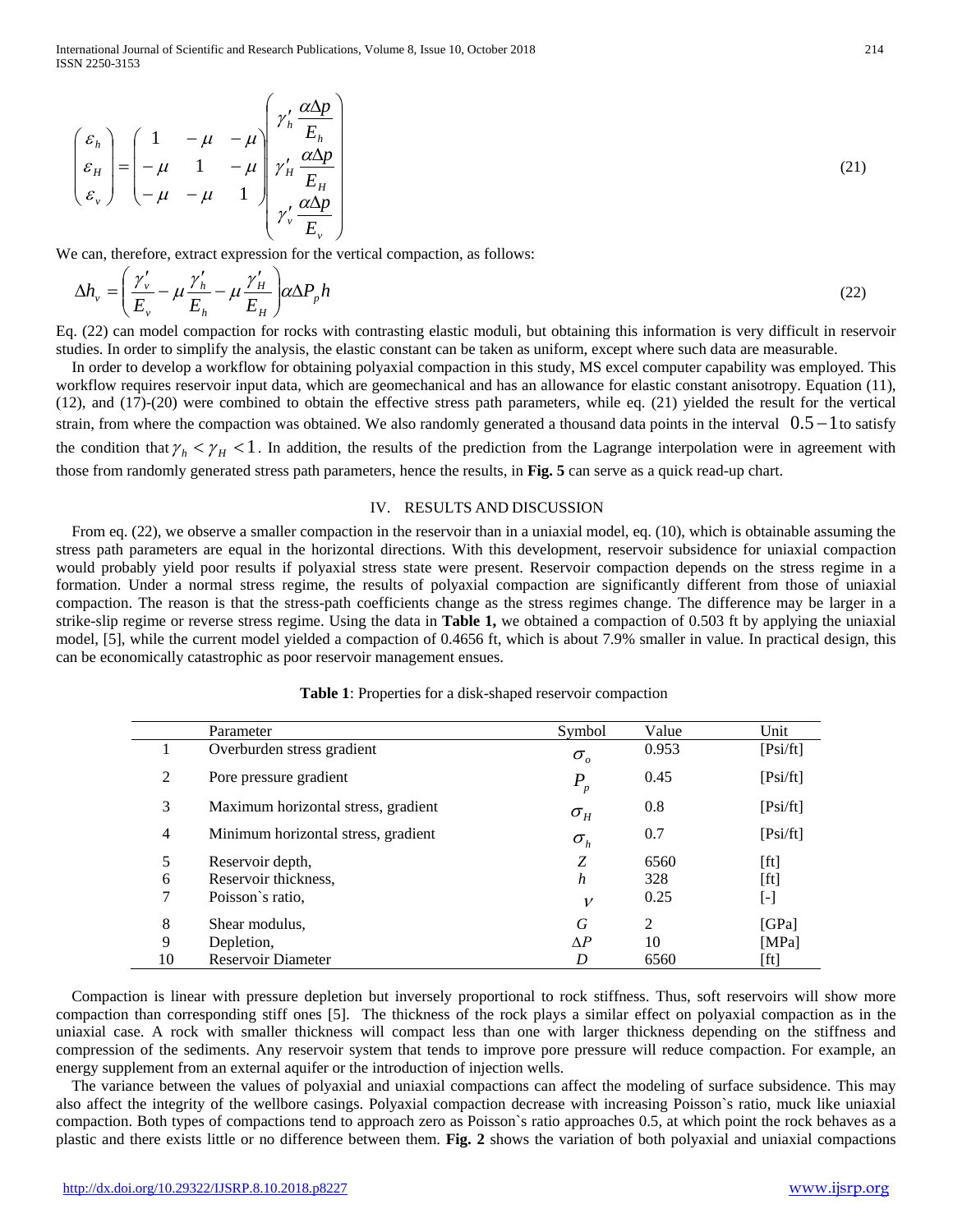with Poisson's ratio, while **Fig. 3** shows the variation of absolute difference in compactions with Poisson's ratio.



**Fig.2**- Variation of polyaxial and uniaxial compactions with Poisson`s ratio.



**Fig.3**- Variation of difference in compactions with Poisson`s ratio.

The simulation was repeated several times and the maximum difference observed between the compactions occurs at Poisson`s ratio equal to or greater than 0.25 in all cases, as the distribution was observed to be slightly non-symmetrical. This is within significant depth in the formation.

The reservoir thickness affects the results of rock compaction. Varying the thickness from 0-200m, the magnitude of the compactions changes significantly. As the aspect ratio of the rock increases, due to increasing reservoir thickness against reservoir length, both the uniaxial and polyaxial compactions increase up to a point and then starts to reduce in value with a trend reversal. During the trend reversal, the value of the polyaxial compaction becomes larger than that of the uniaxial compaction as shown in **fig. 4.** The compaction of the reservoir is transferred easier in the direction of the lower length scale. As the reservoir thickness gets larger with respect to the lateral scale, the compaction increases in that direction.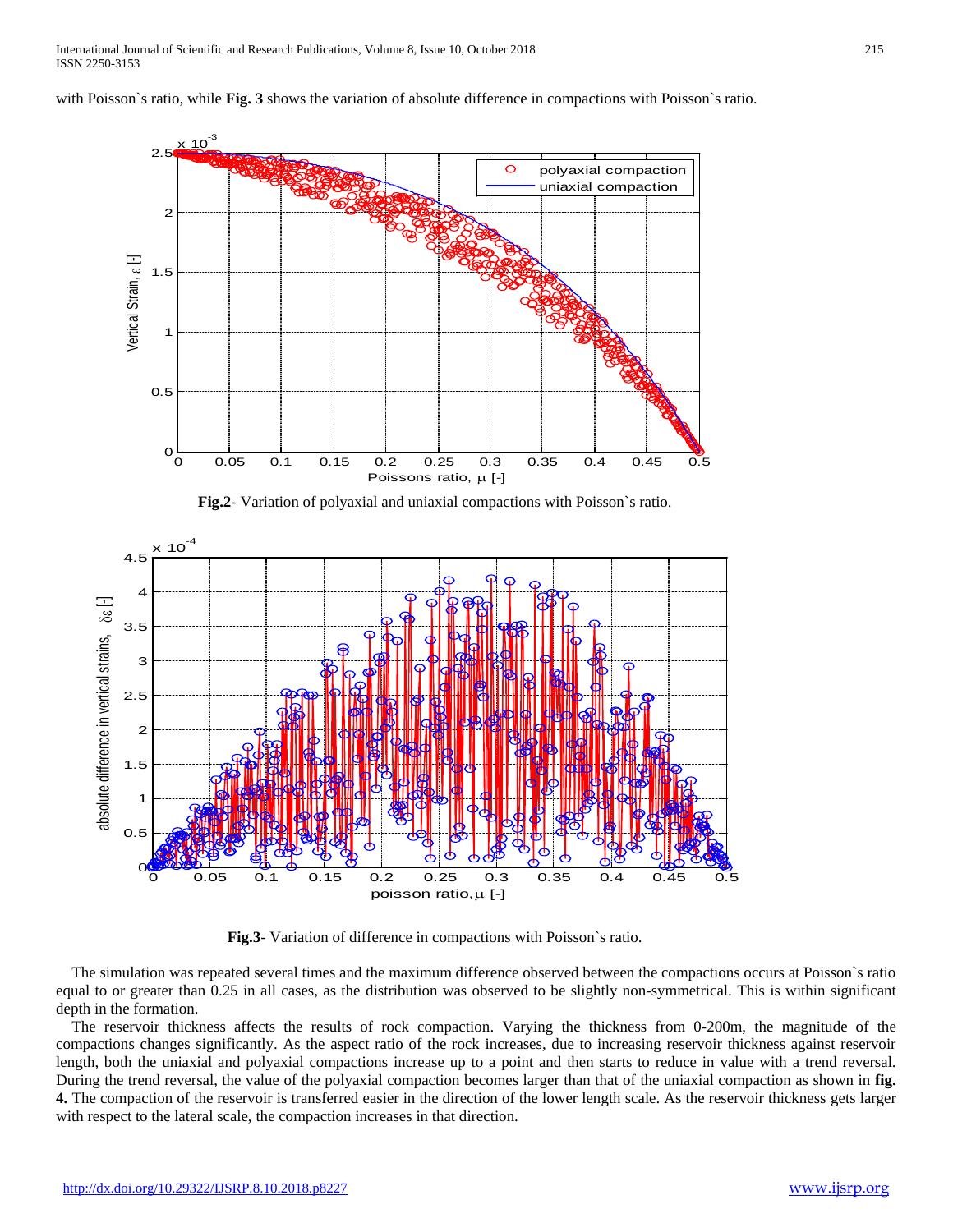

**Fig.4-** Plot of aspect ratio against compaction

#### **Variation of compaction with elastic moduli contrast**

Up till this point, the compactions has been with respect to an isotropic rock, with uniform elastic constant. Incorporating the effect of the elastic contrast with allowance for maximum, intermediate and minimum elastic constant, various results are obtained. When applied to the elastic contrast with the condition such that 6*Gpa* > 5*Gpa* > 4*Gpa* , the following are obtained when the various constants are maximum, intermediate and minimum elastic constants. The uniaxial compaction has higher values than the polyaxial compaction when the elastic constant in the vertical direction is higher than that in the least horizontal stress direction,  $E_v > E_h$ , while the polyaxial compaction yields higher values when the elastic constants in the horizontal stress directions are higher than that in the vertical stress direction. When the elastic constant in the vertical direction is intermediate between those of the horizontal directions, the uniaxial computation result is higher than the polyaxial value. The various results are displayed in **table 2.**

| <b>Condition</b>        | <b>Uniaxial Compaction, ft</b> | <b>Polyaxial Compaction, ft</b> |
|-------------------------|--------------------------------|---------------------------------|
| $E_v > E_h > E_H$       | 0.4198                         | 0.3377                          |
| $E_v > E_H > E_h$       | 0.4198                         | 0.3473                          |
| $E_{H} > E_{v} > E_{h}$ | 0.5037                         | 0.4670                          |
| $E_{H} > E_{h} > E_{v}$ | 0.6297                         | 0.6372                          |
| $E_h > E_H > E_v$       | 0.6297                         | 0.6308                          |
| $E_{h} > E_{v} > E_{H}$ | 0.5037                         | 0.4512                          |

**Table 2:** Effect of elastic constant anisotropy on compactions.

The elastic constant is proportional to the stress, which has been related to the pressure depletion. The lower the elastic constant in a particular direction, the higher the strain in that direction, which corresponds to higher compaction. This reflects the results obtained in **table 2** for higher values of polyaxial compaction compared to uniaxial compaction when the vertical elastic constant is lower than the lateral one. The deposition of different layers of sediments can result in different elastic constants obtained in a formation, [5]. Thus, it is very important to determine whether elastic constants vary in a formation or not before computation of compactions. This can significantly affect subsidence in a locality. From table 1, the largest difference between polyaxial compaction and uniaxial compaction occurs when the vertical elastic constant is greater than the horizontal components.

A-50,000-Simulation run for rock compactions was obtained using 50,000 trials in the Optquest application. **Fig 5** shows the sensitivity chart for the polyaxial compaction. In order to facilitate the simulation run, twelve (12) assumptions of the reservoir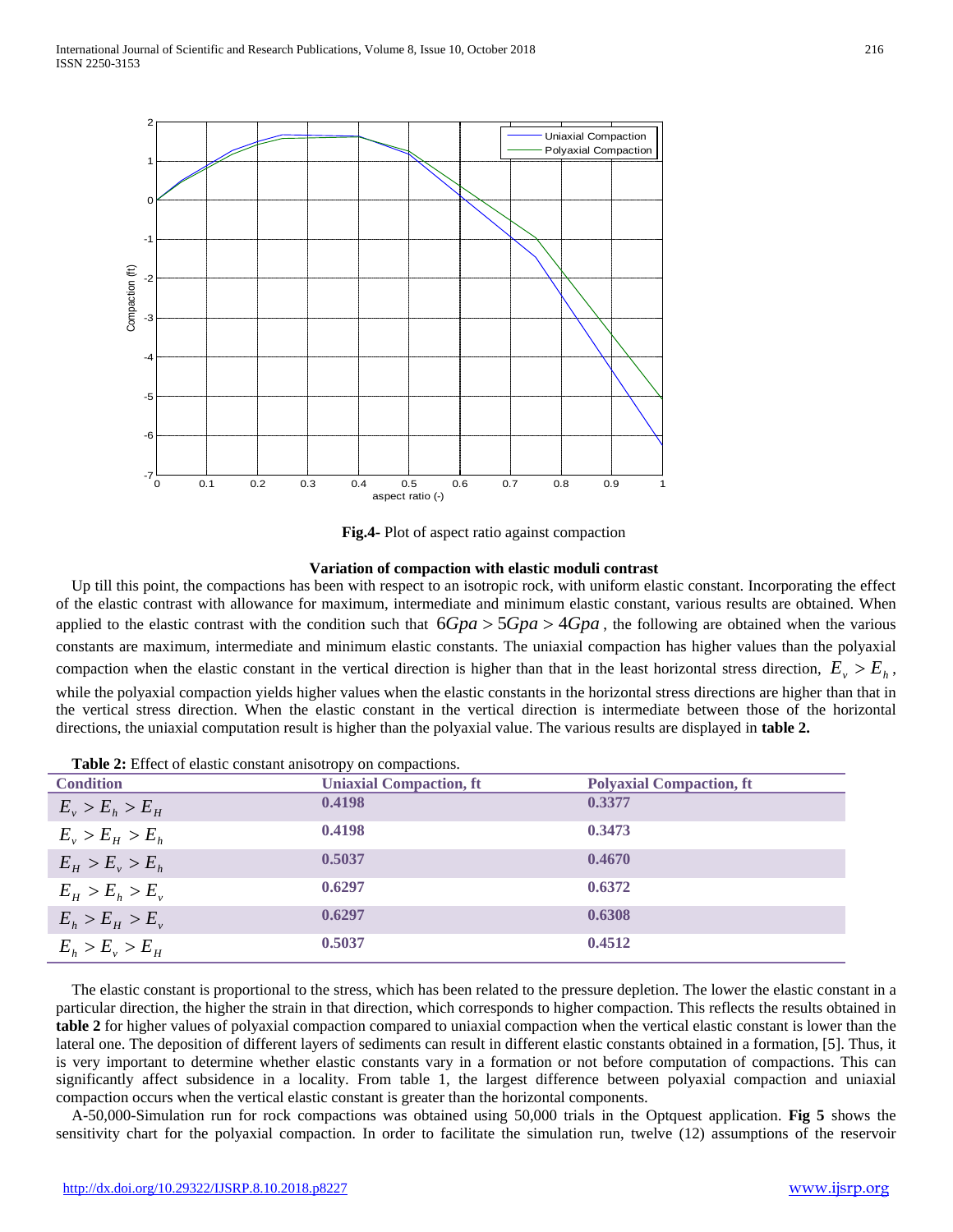geomechanical properties and a decision variable as Biot`s constant were used to forecast six (6) parameters including uniaxial and polyaxial compactions, aspect ratio, and the three (3) effective stress path parameters. The results show that the pore pressure depletion (30.7%), reservoir thickness (25.7%), and the intermediate *in-situ* stress (18%) significantly influence the result of the polyaxial compaction. The Poisson`s ratio (16.1%) also greatly influences the results of the compaction. Thus, if the maximum horizontal stress significantly differs from the minimum horizontal stress in the formation, the compaction can exceed uniaxial compaction. The most influential parameter of the compaction is the depletion of pore pressure, without which there can be no void in the rock to cause settlement. This result is consistent with the previous study by [5], which implies that pore pressure depletion controls compaction, subsidence, and fluid flow performance in a reservoir.



**Fig 5: Sensitivity of polyaxial compaction to geomechanical properties for 50000 simulations**

For the sensitivity chart of parameters affecting uniaxial compaction, **fig. 6** shows the result. The chart shows that, in order of decreasing magnitude, the pore pressure depletion (43.7%) is still the most significant parameter affecting compaction, followed by the reservoir thickness (36.6%) and Poisson`s ratio (19.3%). From the results of **fig. 5** and **fig. 6,** pore pressure depletion and a considerable thickness must be present for compaction to occur.



**Fig 6: Sensitivity of uniaxial compaction to geomechanical properties under 50000 simulations**

The effective stress path parameter in the vertical direction is highly sensitive to the reservoir thickness, depth and Poisson`s ratio; while in the minimum horizontal stress direction, the stress path parameter is highly dependent on the Poisson's ratio as shown in the appendix (**fig. A).** The effective stress path parameter in the maximum horizontal stress direction is highly sensitive to the *in situ* stress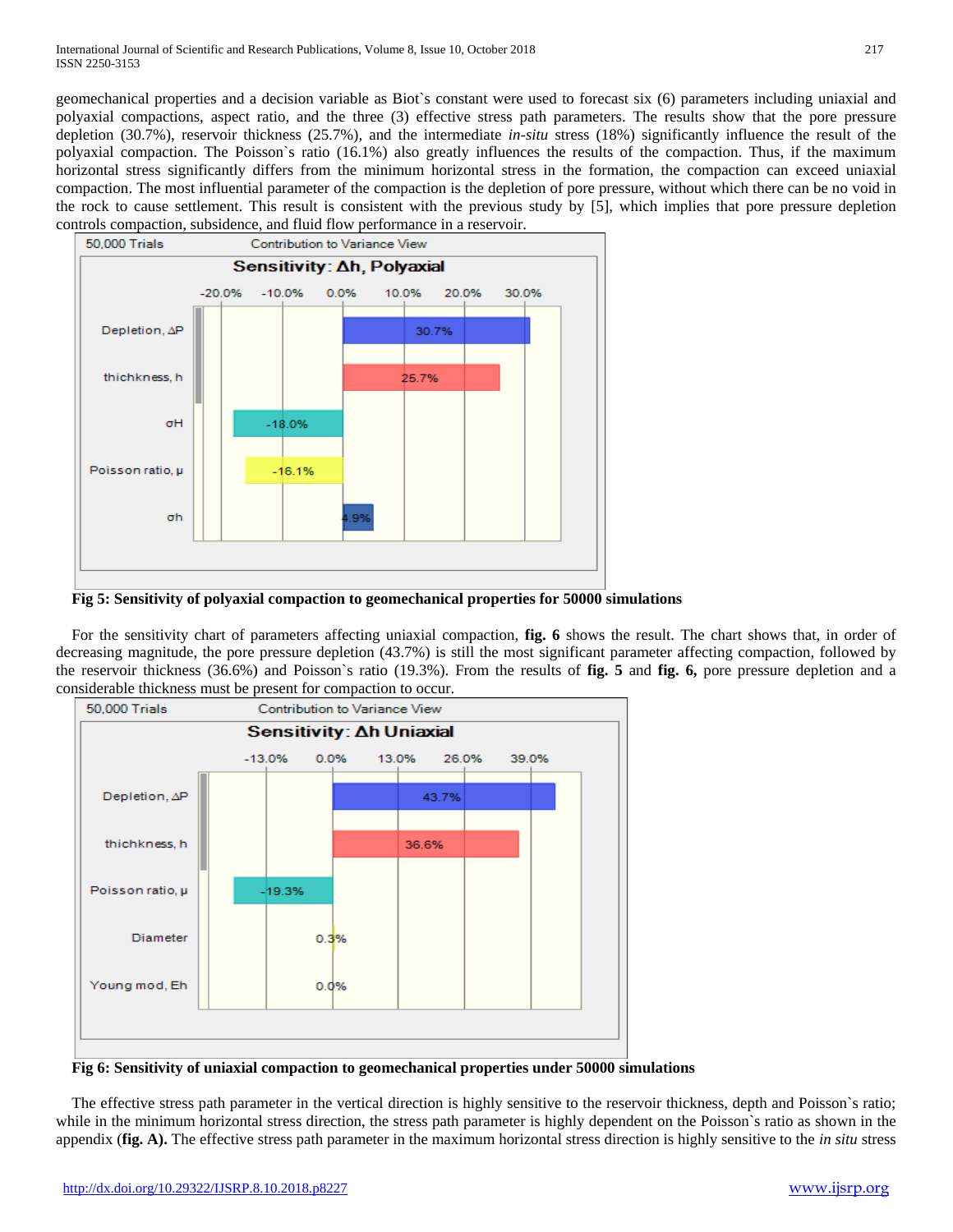fields and Poisson`s ratio. The magnitude of the intermediate stress is the major contributor. Previous studies ([5], [13]) show that the vertical and horizontal stress path coefficients depend on the geometry of depleting formation and on the elastic contrast between the rock and its surrounding.

We provide a monograph, **Fig.7**, serving as a chart for quick read-up of vertical compaction in the depleted reservoir considered at various values of the Poisson's ratio. The requirements for using the chart are the intermediate stress-path parameter and the Poisson`s ratio.



**Fig.7-** Monograph containing vertical strain, Poisson`s ratio, and intermediate stress coefficient

Here comes the most crucial step for your research publication. Ensure the drafted journal is critically reviewed by your peers or any subject matter experts. Always try to get maximum review comments even if you are well confident about your paper.

## V. CONCLUSION

In this study, we have examined reservoir compaction in terms of effective stress path parameters, and changes in polyaxial stresses, pore pressure depletion, and varying elastic moduli, which helps to incorporate the effect of anisotropy. From the results, we have the following points:

- In the vertical direction, polyaxial Compaction mainly yields lower values than in a corresponding uniaxial compaction, with the uniaxial compaction defining the envelope or upper bound of possible compactions.
- The difference between polyaxial and uniaxial compactions diminishes in the region of plastic behavior.
- The distribution of the Difference in polyaxial and uniaxial compactions with Poisson`s ratio follows a near parabolic trend or a bell-shaped distribution.
- Polyaxial compaction has a magnifying effect in a formation when the elastic constant in the least horizontal stress direction is larger than in the vertical one.
- The largest variation between uniaxial compaction and polyaxial compaction occurs when the vertical elastic constant is the largest in the formation.
- The maximum horizontal principal stress plays a significant role in the development of polyaxial compaction in a reservoir.

We, therefore, recommend further studies in this area of geomechanics, especially using different stress regimes.

## **APPENDIX**

## SENSITIVITY CHART FOR ASPECT RATIO AND EFFECTIVE STRESS PATH PARAMETERS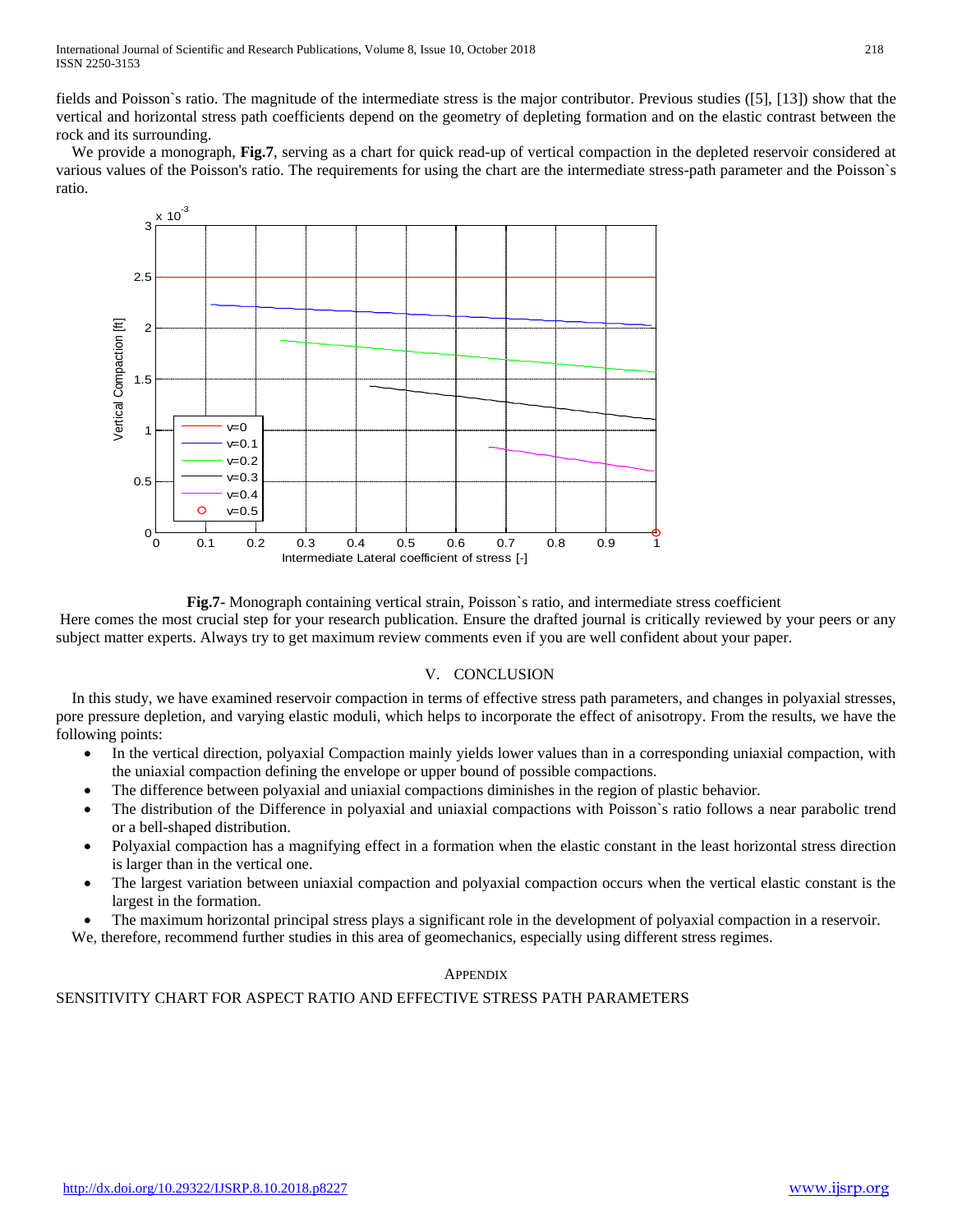International Journal of Scientific and Research Publications, Volume 8, Issue 10, October 2018 219 ISSN 2250-3153





**Fig AA:** Sensitivity of aspect ratio (e), vertical stress path parameter ( $\gamma_v$ ), and horizontal stress path parameters ( $\gamma_h$  and  $\gamma_H$ ).

#### **REFERENCES**

- [1] A.I. Levorsen, "Geology of petroleum", 2nd edition, CBS Publishers, New Delhi, ISBN: 81-239-0931-4, 1966, pp 401-402.
- [2] A. C. Fowler, X. Yang, Pressure solution and viscous compaction in sedimentary basins, Journal of Geophysical Research, Vol. 104, B6, 1999, pp. 12987-12997.
- [3] X.S. Yang, Pressure Solution in Sedimentary Basins: effect of Temperature Gradient, Earth and Planetary Science Letter, 176, 2000, pp. 233-243.
- [4] R.F. Mitchell, S.Z. Miska, "FUNDAMENTALS OF DRILLING ENGINEERING", SPE TEXTBOOK SERIES, Vol. 12, 2011, pp. 76.
- [5] E. Fjær, R. Holt, P. Horsrud, A.M. Raaen, and R. Risnes, "*Petroleum Related Rock Mechanics"*, 2nd Edition, Elsevier, Amsterdam, 2008, p.338.
- [6] R. Sulak, "Ekofisk field: the first 20 years", J Pet Technol 43(10):1,1991, 265–261,271
- [7] Al-Ajmi, A.M. Wellbore stability analysis based on a new true-triaxial failure criterion, TRITA-LWR, Ph.D. Thesis, 2006, 1026.
- [8] E. M. Anderson, "*The Dynamics of Faulting and Dyke Formation With Applications to Britain",* Edinburgh, UK: Oliver and Boyd, 1951.
- [9] D. A. Castillo, M. D. Zoback, "Systematic stress variations in the southern San Joaquin Valley and along the White Wolf fault: Implications for the rupture mechanics of the Ms 7.8 Kern County earthquake and contemporary seismicity", *J. Geophys. Res.* **100** (B4): 1952, 6249-6264. [http://dx.doi.org/10.1029/94jb02476.](http://dx.doi.org/10.1029/94jb02476)